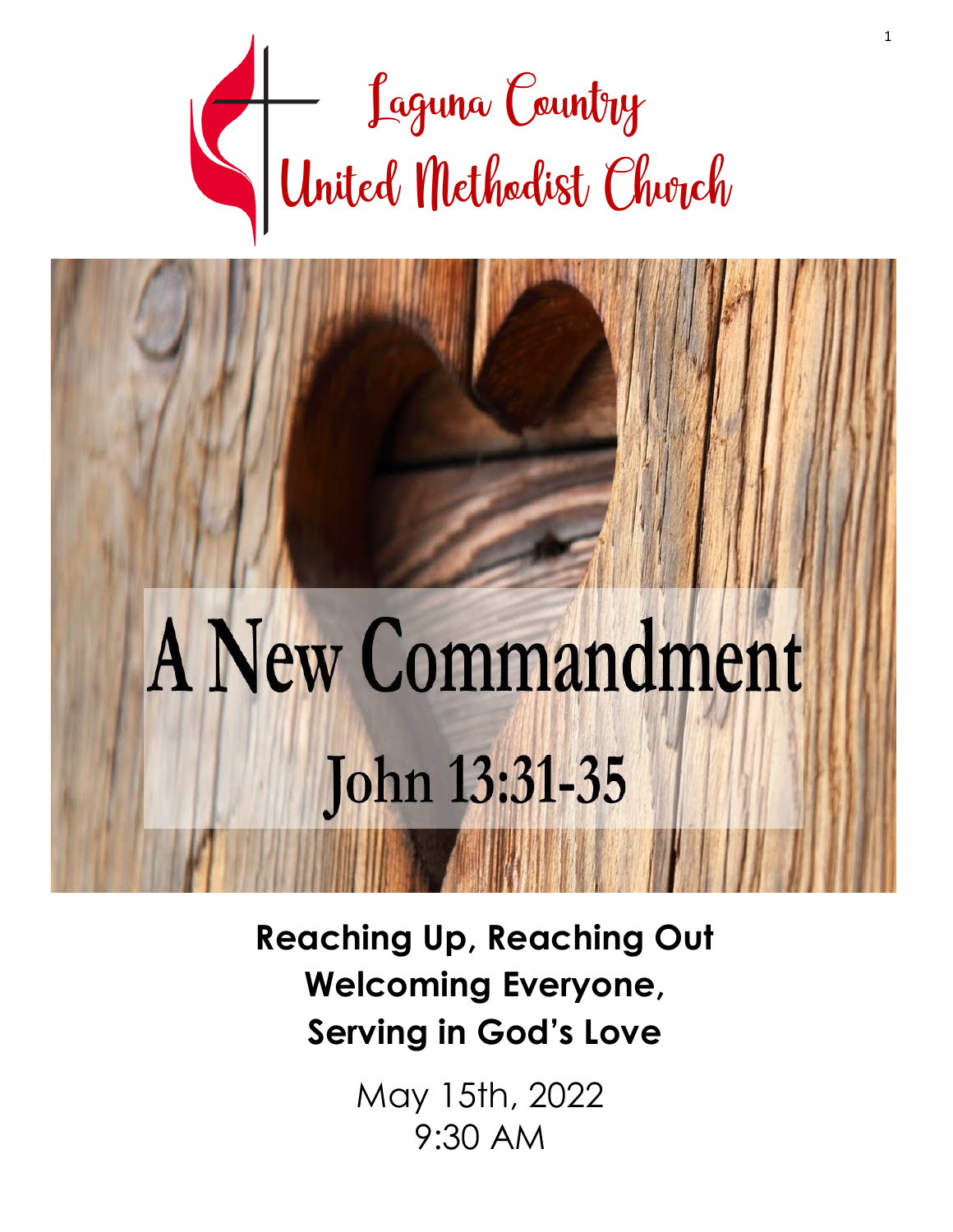

### Just as I have loved you, love one another. John 13:34 **Boldface type: The congregation speaks in unison**

# **WELCOME**

**PRELUDE** Amazing Grace (Shearing)

# **CALL TO WORSHIP**

Jesus reminded the disciples

# **Love one another as I have loved you.**

Jesus taught and witnessed God's love.

# **Love one another as I have loved you.**

Jesus encourages us to love each other with tenderness, compassion, and hope.

# **Let us love one another as Christ loved us.**

# **HYMN** This is the Day of New Beginnings #383 vs.1-4

 1. This is a day of new beginnings, time to 2. For by the life and death of Jesus, remember and move on, time to believe what love is bringing, laying to rest the pain that's gone.

3. Then let us, with the Spirit's daring, step from the past and leave behind our disappointment, guilt, and grieving, seeking new paths, and sure to find.

God's mighty Spirit, now as then, can make for us a world of difference, as faith and hope are born again.

4. Christ is alive, and goes before us to show and share what love can do. This is a day of new beginnings; our God is making all things new.

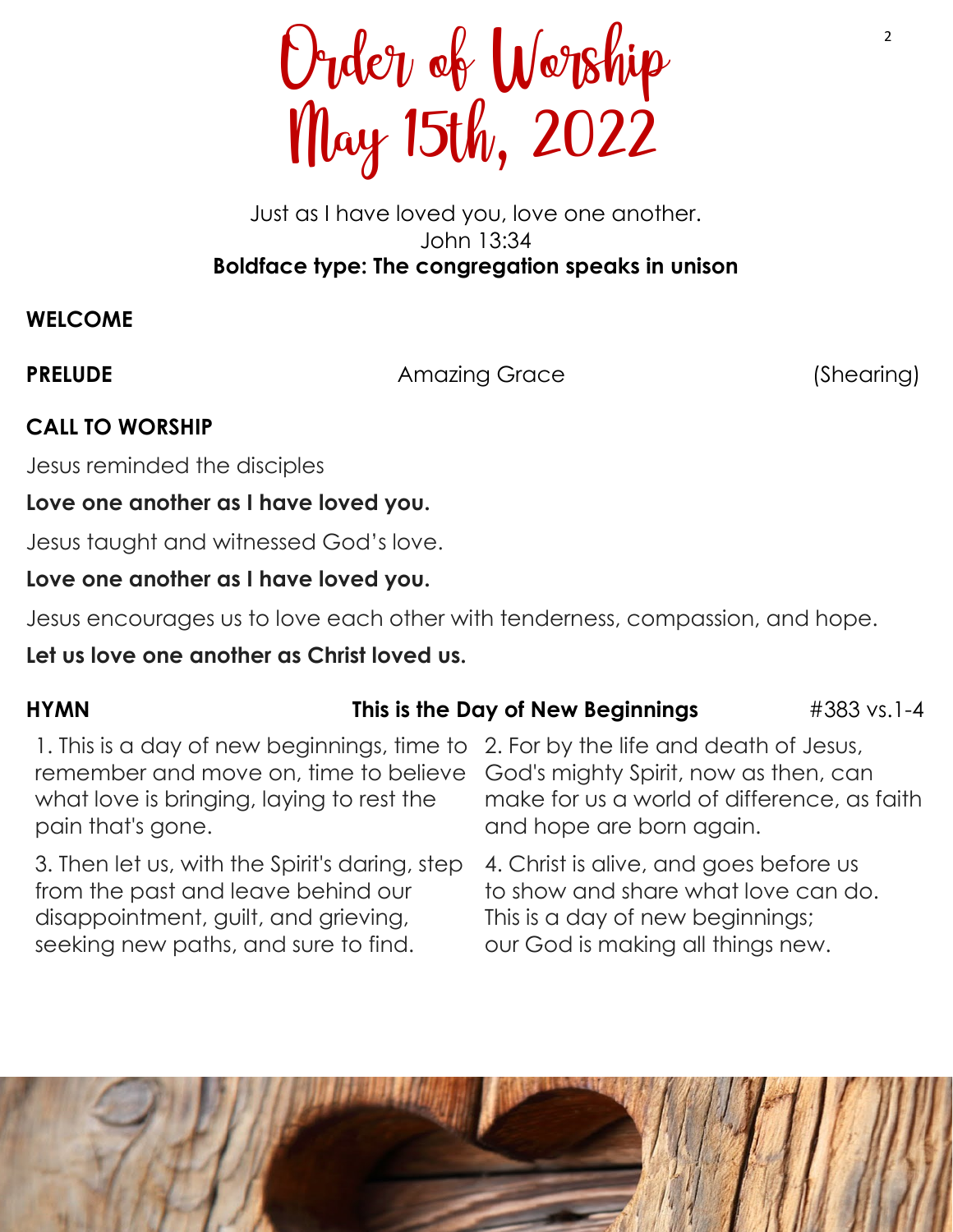# **UNISON PRAYER**

**Gracious and Loving God, we are grateful that you have called us together this day, drawing us from darkness to the glory of your light. May our spirits rejoice at the good news you have for us today. Open our hearts to your healing love, for we ask this in Christ's Name. Amen.**

### **SPECIAL MUSIC** Jubilate (Goetcher)

Glory Bells

# **FIRST SCRIPTURE READING** Psalm 148 Marilyn Nicolas

Praise for God's Universal Glory

Praise the LORD! Praise the LORD from the heavens; praise him in the heights! Praise him, all his angels; praise him, all his host! Praise him, sun and moon; praise him, all you shining stars! Praise him, you highest heavens, and you waters above the heavens! Let them praise the name of the LORD, for he commanded and they were created. He established them forever and ever; he fixed their bounds, which cannot be passed. Praise the LORD from the earth, you sea monsters and all deeps, fire and hail, snow and frost, stormy wind fulfilling his command! Mountains and all hills, fruit trees, and all cedars! Wild animals and all cattle, creeping things and flying birds! Kings of the earth and all peoples, princes and all rulers of the earth! Young men and women alike, old and young together! Let them praise the name of the LORD, for his name alone is exalted; his glory is above earth and heaven. He has raised up a horn for his people, praise for all his faithful, for the people of Israel who are close to him. Praise the LORD!

1. Though I may speak with bravest fire, and have the gift to all inspire, and have not love, my words are vain, as sounding brass, and hopeless gain.

3. Come, Spirit, come, our hearts control, our spirits long to be made whole. Let inward love guide every deed; by this we worship, and are freed.

# **HYMN** The Gift of Love  $\#408$  vs.1-3

2 Though I may give all I possess, and striving so my love profess, but not be given by love within, the profit soon turns strangely thin.

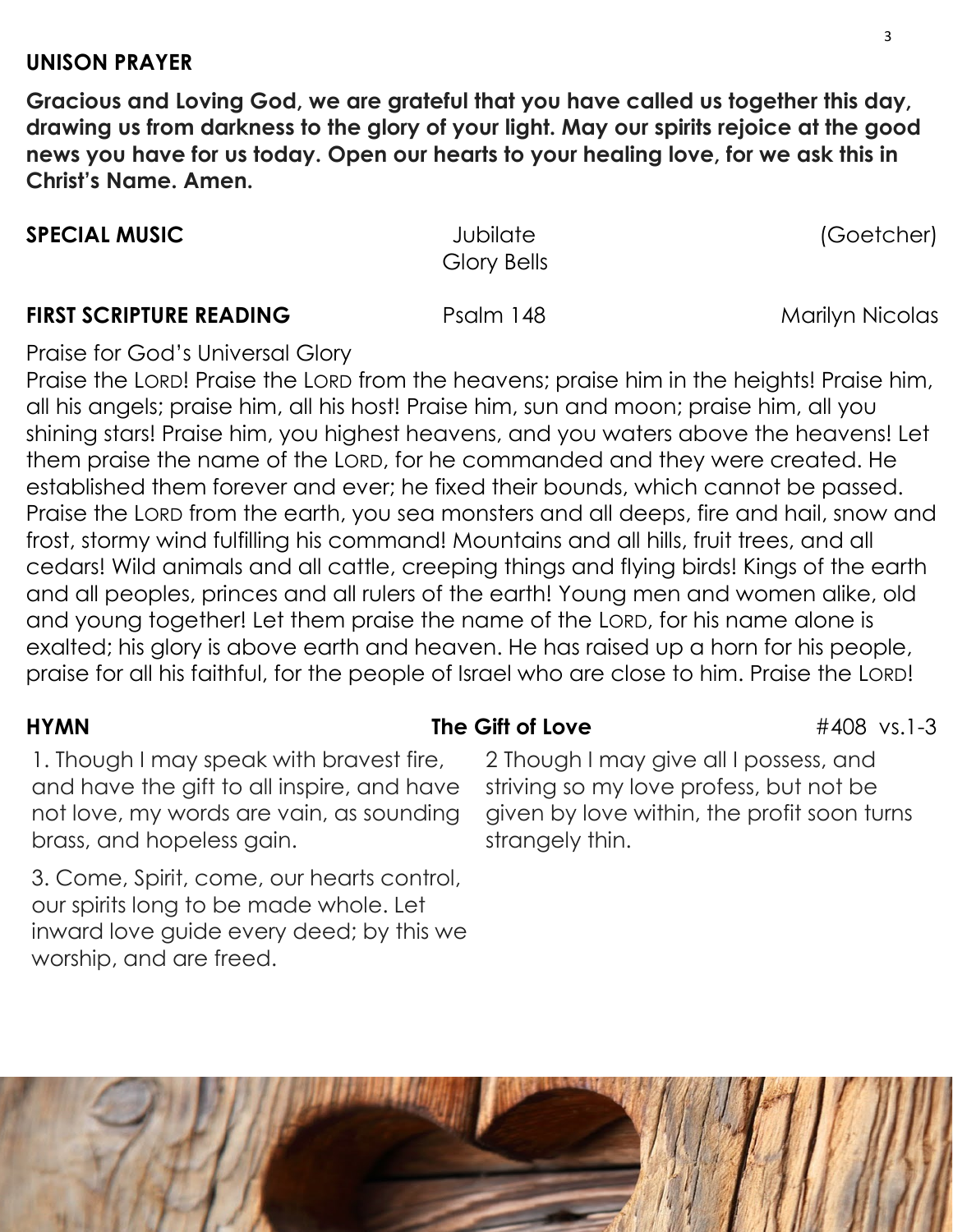# **SECOND SCRIPTURE** John 13:31-35

The New Commandment

When he had gone out, Jesus said, 'Now the Son of Man has been glorified, and God has been glorified in him. If God has been glorified in him, God will also glorify him in himself and will glorify him at once. Little children, I am with you only a little longer. You will look for me; and as I said to the Jews so now I say to you, "Where I am going, you cannot come." I give you a new commandment, that you love one another. Just as I have loved you, you also should love one another. By this everyone will know that you are my disciples if you have love for one another.'

# **PRAYER FOR ILLUMINATION**

**Eternal God, from the reading of the Scriptures, may your Word be heard; in the meditations of our hearts, may your Word be known; and in the faithfulness of our lives, may your Word be shown. Amen.**

### **SERMON Rev. Doug Williams**

**RESPONSE Into My Heart** *#2160 vs.1* 

1. Into my heart, into my heart, come into my heart, Lord Jesus; come in today, come in to stay; come into my heart, Lord Jesus.

**PASTORAL PRAYER**

**LORDS PRAYER**

# **PRESENTING OUR TITHES AND OFFERINGS**

# **OFFERTORY PRAYER**

**Loving God, you have given us the task to love one another. May the gifts we offer bring love and life to others. May the love we share bring hope to a world that has forgotten how to love. Amen.**

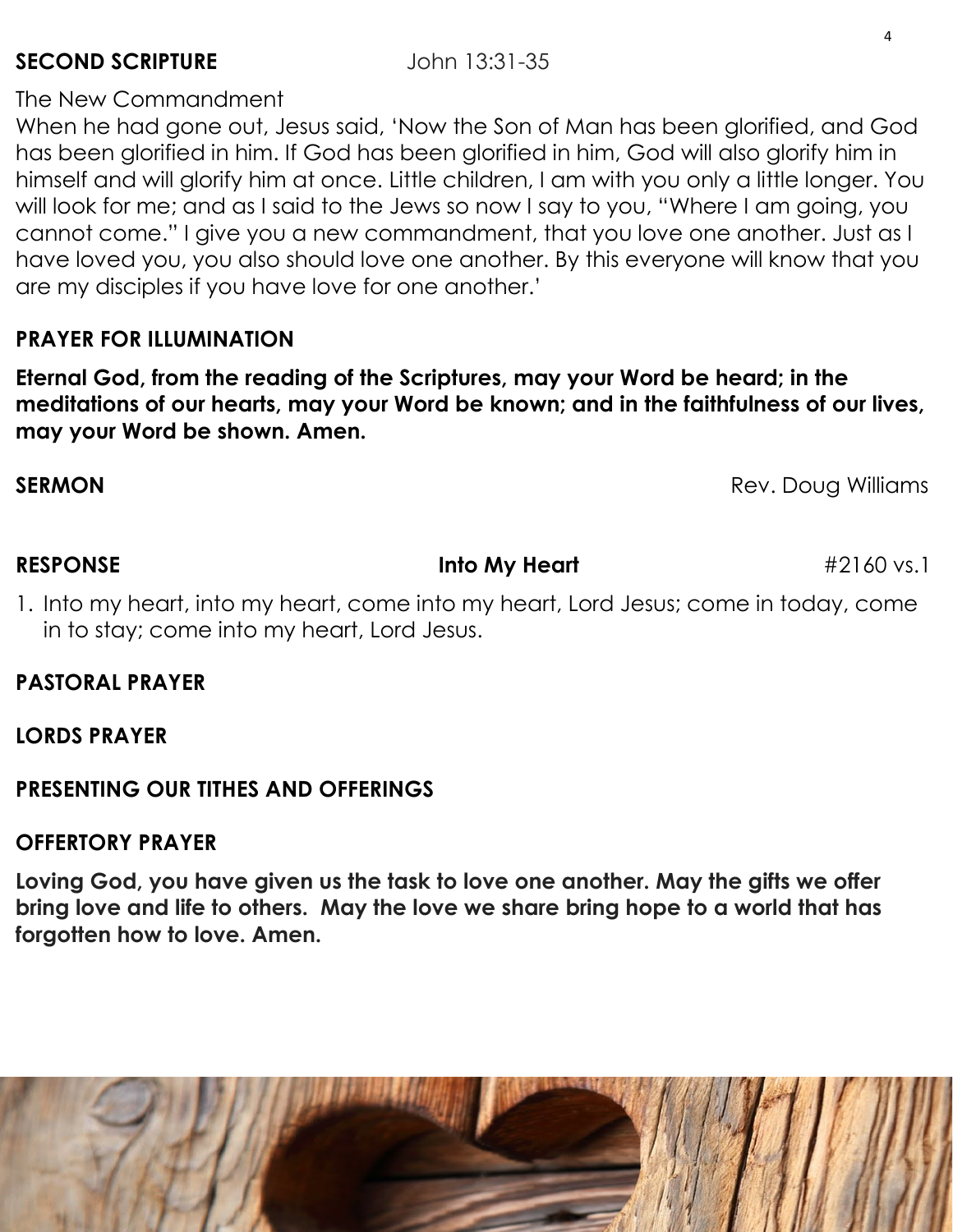### **HYMN** The Voice of God is Calling #436 vs.1-3

1. The voice of God is calling its summons in our day; Isaiah heard in Zion, and we now hear God say: "Whom shall I send to succor my people in their need? Whom shall I send to loosen the bonds of shame and greed?

3. We heed, O Lord, your summons, and answer: Here are we! Send us upon your errand, let us your servants be. Our strength is dust and ashes, our years a passing hour; but you can use our weakness to magnify your power.

2. "I hear my people crying in slum and mine and mill; no field or mart is silent, no city street is still. I see my people falling in darkness and despair. Whom shall I send to shatter the fetters which they bear?"

4. From ease and plenty save us; from pride of place absolve; purge us of low desire; lift us to high resolve; take us, and make us holy; teach us your will and way. Speak, and behold! we answer; command, and we obey!

### **BLESSING**

# **PEOPLES RESPONSE Surely the Presence of the Lord is in This Place** #328

Surely the presence of the Lord is in this place, I can feel His mighty power and His grace, I can hear the brush of angel's wings, I see glory on each face Surely the presence of the Lord is in this place

**POSTLUDE** Post People of Christ Arise (arr. Burkhardt)



5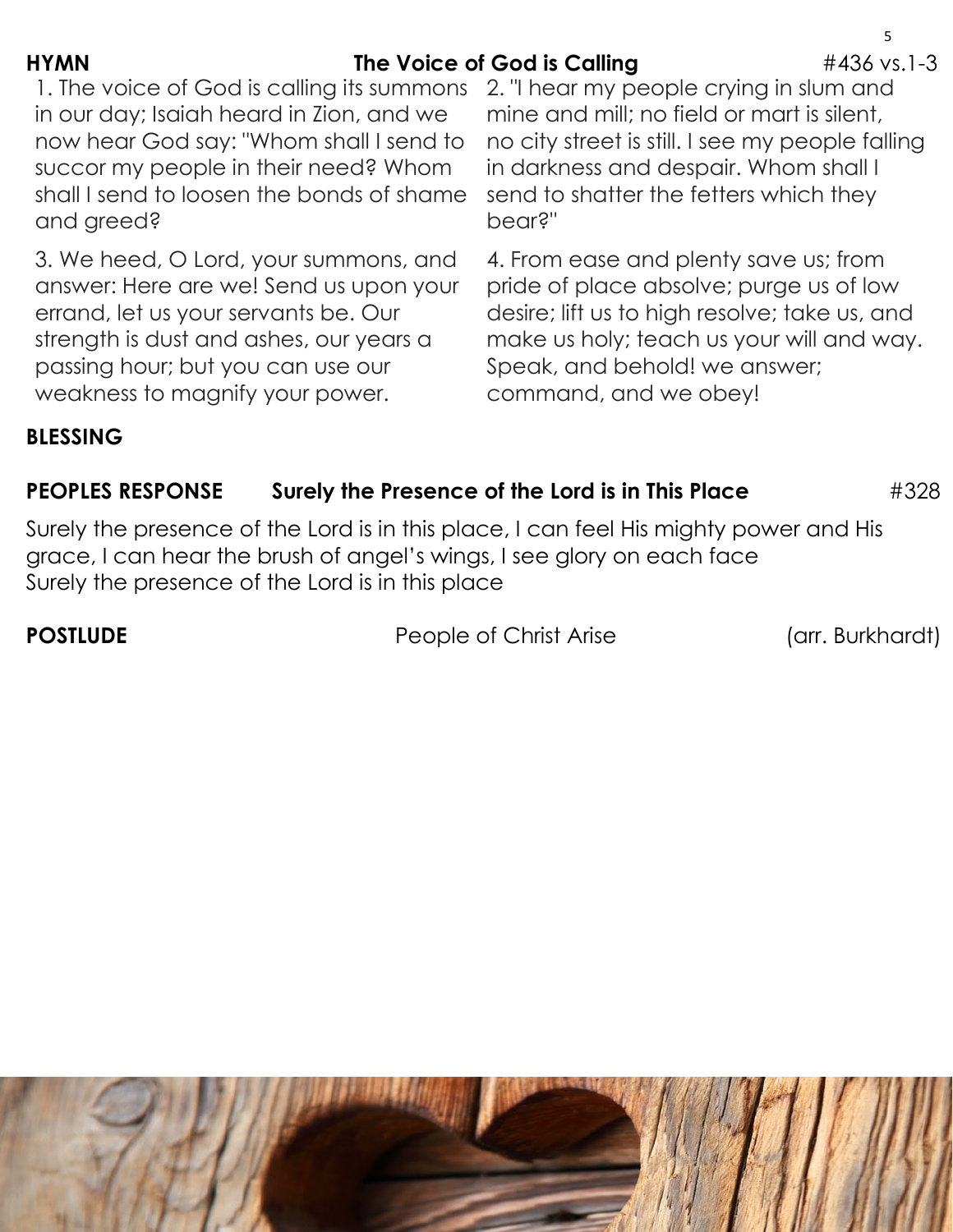

… for comfort for Mary Decker as she receives extra care.

… from Liz Heacock, prayers for the family of Michael Howard who passed away this week.

… from Meg Estrada, prayers for Sharon Simmons as she gains strength in rehab.

… from Meg Estrada, continued healing for Mary Decker as she goes back home after surgery.

… from Frank Bristol, my relatives mother has had aspiration Pneumonia but is recovering well. Prayers for full recovery.